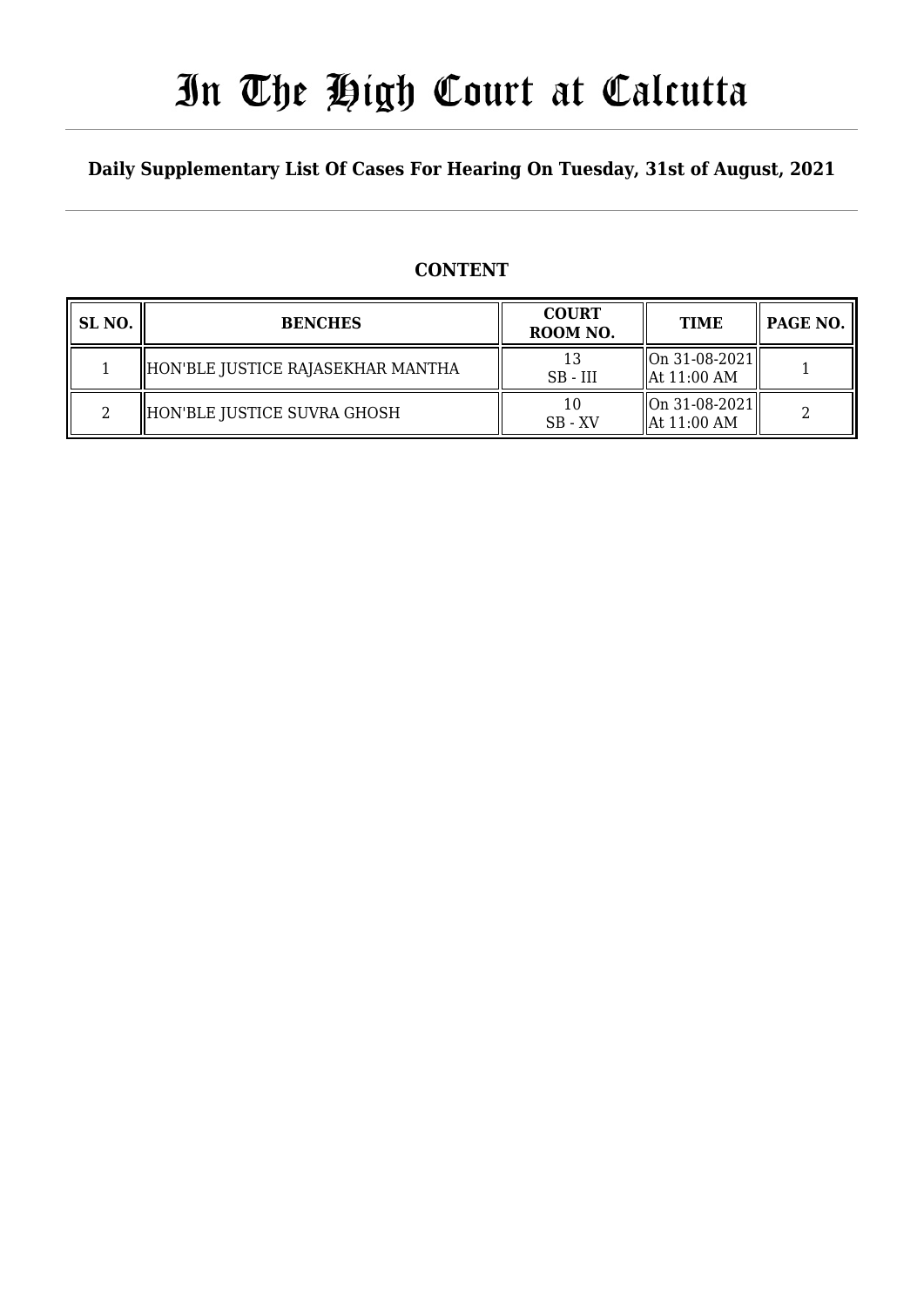

# Calcutta High Court **In The Circuit Bench at Port Blair Appellate Side**

**DAILY CAUSELIST For Tuesday The 31st August 2021**

**COURT NO. 13 SINGLE BENCH (SB - III) AT 11:00 AM HON'BLE JUSTICE RAJASEKHAR MANTHA (VIA VIDEO CONFERENCE)**

**FROM PRINCIPAL BENCH**

#### **MOTION**

| WPA/172/2021 | HOTEL SEASHELL<br>VS<br>THE LIEUTENANT<br>GOVERNOR                        | ANJILI NAG           |
|--------------|---------------------------------------------------------------------------|----------------------|
| WPA/207/2021 | KUMAR CHITRA AND ORS.<br>VS<br>THE LIEUTENANT<br><b>GOVERNOR AND ORS.</b> | <b>HEMANT TIWARI</b> |